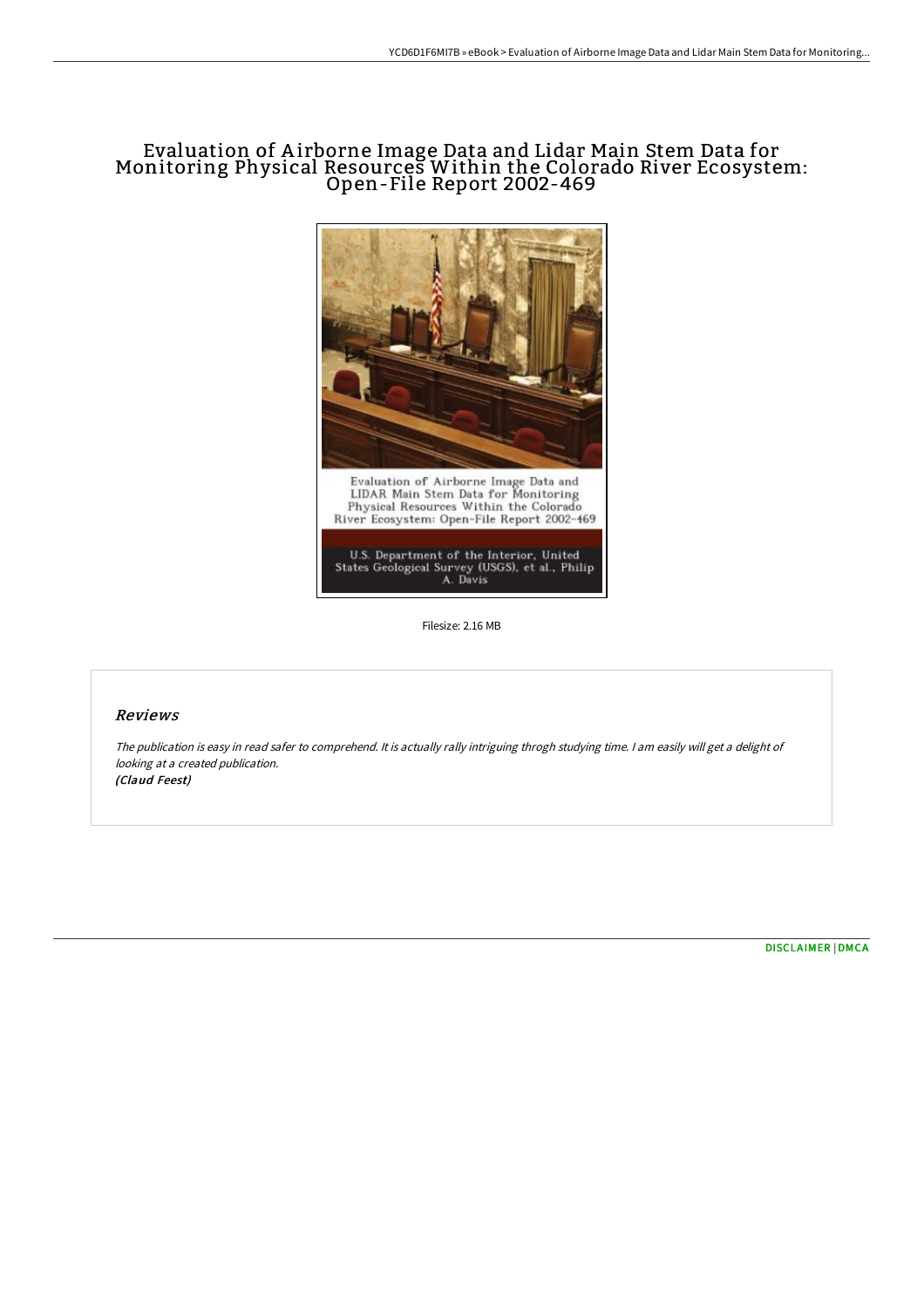#### EVALUATION OF AIRBORNE IMAGE DATA AND LIDAR MAIN STEM DATA FOR MONITORING PHYSICAL RESOURCES WITHIN THE COLORADO RIVER ECOSYSTEM: OPEN-FILE REPORT 2002- 469



Bibliogov, United States, 2013. Paperback. Book Condition: New. 246 x 189 mm. Language: English . Brand New Book \*\*\*\*\* Print on Demand \*\*\*\*\*.This study evaluated near-infrared LIDAR data acquired over the main-stem channel at four long-term monitoring sites within the Colorado River ecosystem (CRE) to determine the ability of these data to provide reliable indications in changes in water elevation over time. Our results indicate that there is a good correlation between the LIDAR water-surface elevations and ground measurements of water-edge elevation, but there are also inherent errors in the LIDAR data. The elevation errors amount to about 50 cm and therefore temporal changes in water-surface elevation that exceed this value by the majority of data at a particular location can be deemed significant or real. This study also evaluated airborne image data for producing photogrammetric elevation data and for automated mapping of sand bars and debris flows within the CRE. The photogrammetric analyses show that spatial resolutions of ? 10 cm are required to produce vertical accuracies.

 $\Rightarrow$ Read Evaluation of Airborne Image Data and Lidar Main Stem Data for [Monitoring](http://techno-pub.tech/evaluation-of-airborne-image-data-and-lidar-main.html) Physical Resources Within the Colorado River Ecosystem: Open-File Report 2002-469 Online Download PDF Evaluation of Airborne Image Data and Lidar Main Stem Data for Monitoring Physical Resour ces Within the Colorado River [Ecosystem:](http://techno-pub.tech/evaluation-of-airborne-image-data-and-lidar-main.html) Open-File Report 2002-469